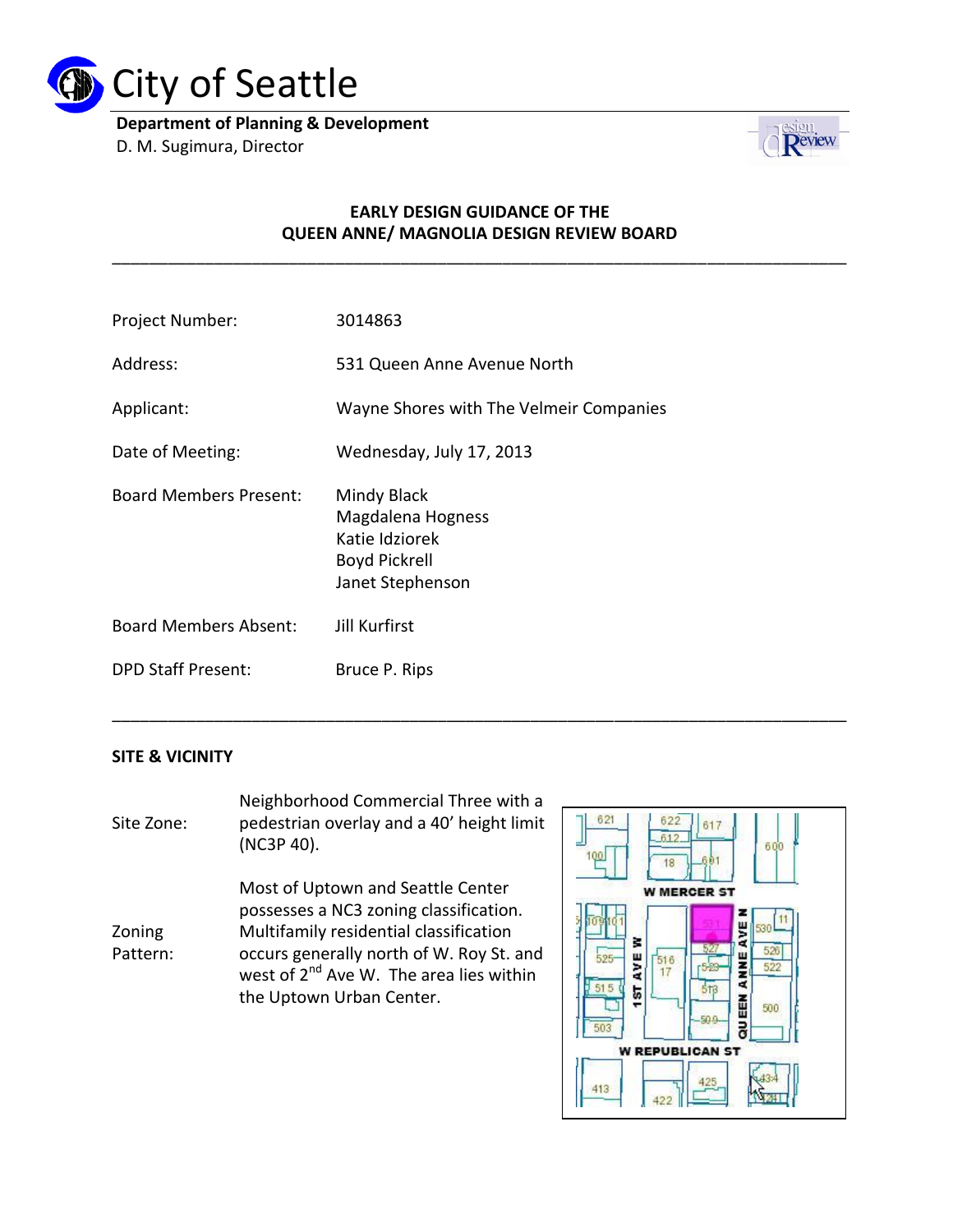| Lot Area:                                                     | The lot totals 16,274 square feet. The<br>site descends approximately ten feet<br>from east to the alley bordering the site<br>on the west.                                                                                                                                                                                                                                                                                                                                         |
|---------------------------------------------------------------|-------------------------------------------------------------------------------------------------------------------------------------------------------------------------------------------------------------------------------------------------------------------------------------------------------------------------------------------------------------------------------------------------------------------------------------------------------------------------------------|
| Current<br>Development:                                       | A small, one-story auto oriented strip mall occupies the site's southern<br>portion. A surface parking lot comprises the site's northern half. A Kidd Valley<br>restaurant anchors the retail center.                                                                                                                                                                                                                                                                               |
| Access:                                                       | Three rights of way bound the site on the east, north and west. The principal<br>arterial, Queen Anne Ave, is classified as a SEPA scenic route. Mercer St also<br>has a principal arterial designation. The alley runs two-way traffic north and<br>south bound. A rapid ride bus stop for south bound transit sits adjacent to the<br>site on Queen Anne Ave.                                                                                                                     |
| Surrounding<br>Development<br>&<br>Neighborhood<br>Character: | Uptown possesses a pedestrian orientation with a plethora of small<br>commercial, multi-family and mixed use structures. Older commercial<br>buildings tend to have one or two-stories housing restaurants and other local<br>services. Numerous older three and four story brick residential buildings<br>anchor the neighborhood. Newer mixed use buildings, such as the Tribeca<br>directly across the alley from the site, have been constructed in the past 15 to<br>20 years. |
|                                                               | Seattle Center lies two blocks to the east. Kinnear Park sits at the western<br>edge of the Uptown neighborhood.                                                                                                                                                                                                                                                                                                                                                                    |
| ECAs:                                                         | No mapped environmental critical areas                                                                                                                                                                                                                                                                                                                                                                                                                                              |

### **PROJECT DESCRIPTION**

The applicant proposes a one-story, 16,000 square foot drugstore with parking for 33 vehicles below grade.

## **DESIGN PRESENTATION**

The applicant presented three variations of a one and a half story drugstore relatively square in plan. Commonalities include garage access from the alley, an articulated single point of entry at the corner of Queen Anne Ave and Mercer St., and a series of repeating bays along the two street fronts with windows set back from the dominant plane and embellished with planters and canopies.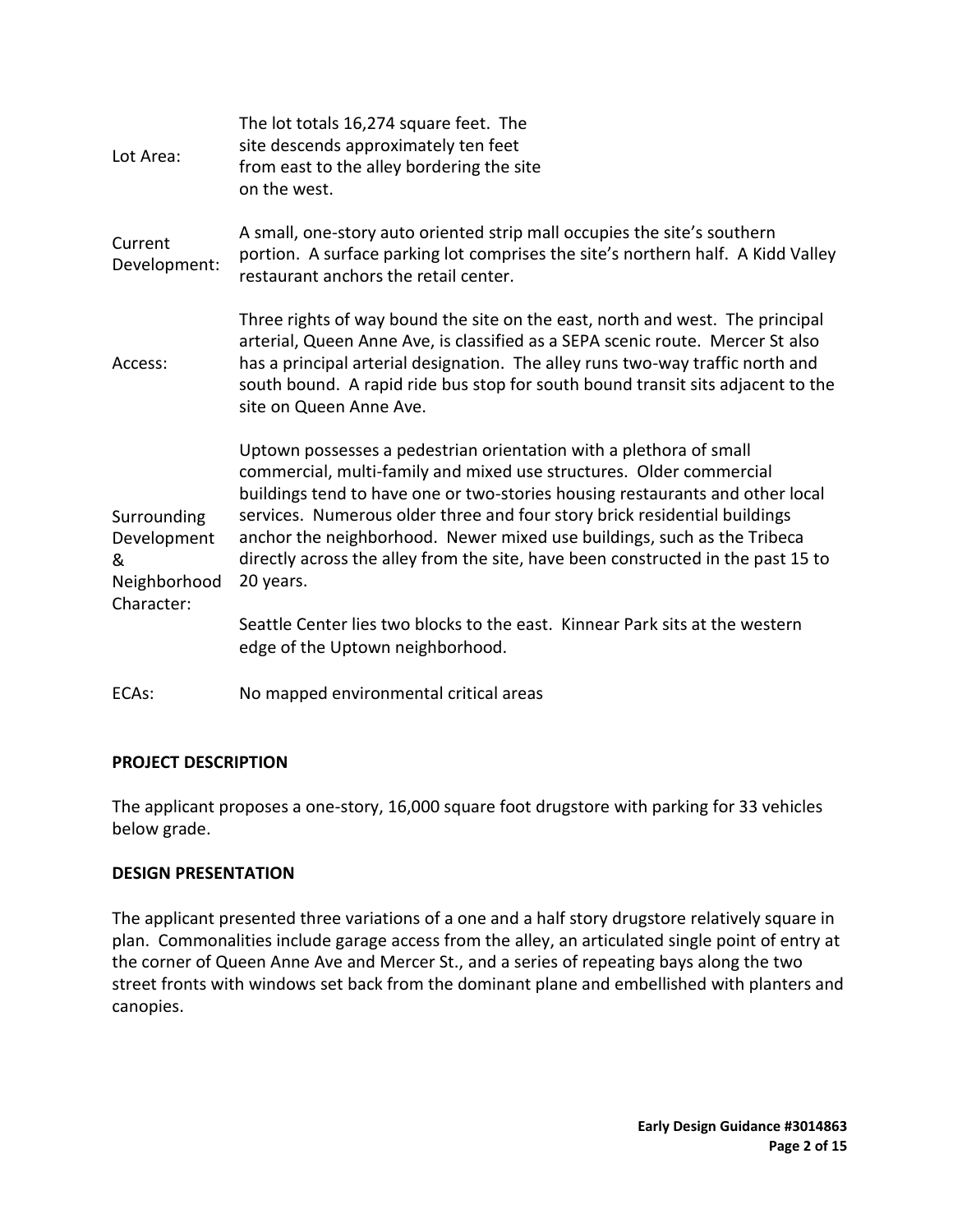# **PUBLIC COMMENT**

Sixteen members of the public affixed their names to the Early Design meeting sign-in sheet. Speakers raised the following issues:

Building Massing

- The chamfered corner will attract transients.
- Modulate the building elevations.
- Avoid the collision between the canopies and the bus stop. The project design must consider that 1,500 people use the bus stop every day. Integrate the bus stop into the design.
- $\bullet$  Set the building back at the transit stop.
- The building should relate to the south bound rapid ride station.
- Consider a larger more appropriately sized corner.

Urban and Architectural Context

- The design problem has to do with shoehorning a suburban model of a drugstore into an urban setting.
- The exterior does not relate to its context.
- The arch at the corner is out of place. There is not a context for it. There is a lot of opportunity for creative identification. Don't use the arch.
- The detailing is inappropriate. Cast concrete detail is not an Uptown element.
- The grade on Mercer St. might justify a departure for transparency, but this is not true for the elevation on Queen Anne.
- The development team needs to design an urban store, not one based on a suburban model.
- The design does not fit the Uptown neighborhood.

Programming

- Integrate small uses into the bays on Queen Anne Ave. such as a walk-up espresso window.
- Eliminate the blank wall on the Queen Anne elevation. Use the  $1<sup>st</sup>$  30' as a community room.
- CVS stores in New York City have multiple entrances. This proposal ought to have more than one entrance. City Target in downtown has multiple entries.

Landscape Amenities/Streetscape

- Incorporate trees in the landscaping.
- Add seating that is both visible and durable.
- Include pedestrian lamppost lighting required by the Uptown Neighborhood Design Guidelines.
- Meeting the green factor by placing sedum on the roof is lame.
- Bring the green space to the community. The developer should check out the community P-patch.
- Provide open space at grade.
- Add trees to the roof and light them at night.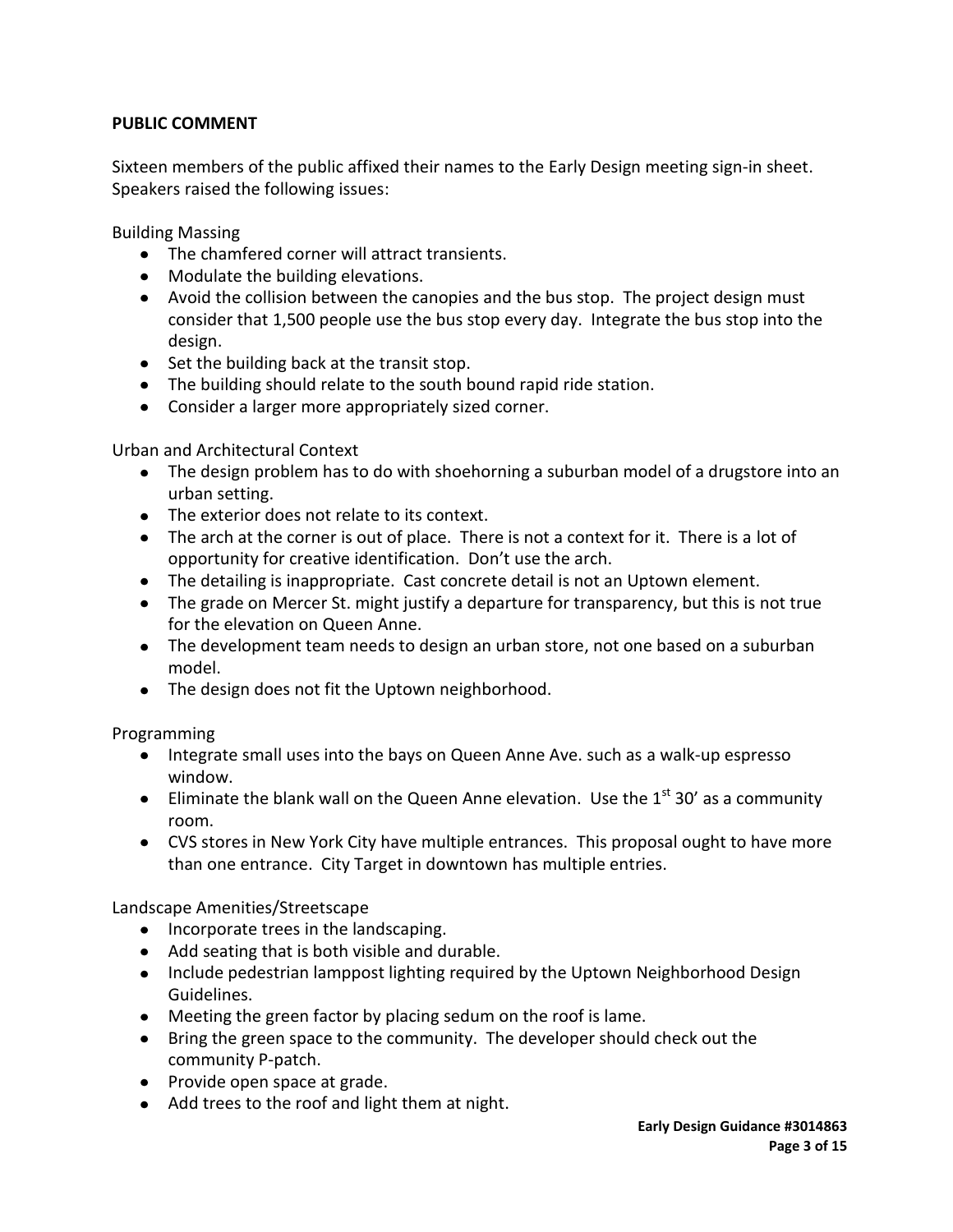- Don't use planter boxes. This isn't an Uptown element. It undermines the need for transparency.
- Use the blank walls for green screens.
- Don't add seating areas.
- There is not enough landscaping.

Traffic & Access

- The intersection is a traffic hazard.
- The alley has lots of traffic. Consider the ingress and egress relative to the adjacent building's garage.

**Other** 

- Security concerns are paramount. How safe and convenient will the drugstore be for the large elderly population in the area.
- The adjacent bus stop is very active. What are the impacts on it?

The Board and DPD received a letter representing the Uptown Alliance and two working committees. The letter delineated several objections: the development team has ignored design input from neighborhood groups, the proposal shares nothing in common contextually with the historical architectural vocabulary, and the development team ought to leverage its proximity to transit and a thriving urban neighborhood by partnering with a housing developer to create a mixed use building.

# **PRIORITIES & BOARD RECOMMENDATIONS**

After visiting the site, considering the analysis of the site and context provided by the proponents, and hearing public comment, the Design Review Board members provided the following siting and design guidance. The Board identified the Citywide Design Guidelines & Neighborhood specific guidelines (as applicable) of highest priority for this project.

The Neighborhood specific guidelines are summarized below. For the full text please visit the [Design Review website.](http://www.seattle.gov/dpd/Planning/Design_Review_Program/Applicant_s_Toolbox/Design_Guidelines/DPD_001604.asp)

| Α. | <b>Site Planning</b> |  |
|----|----------------------|--|
|    |                      |  |

**A-1 Responding to Site Characteristics. The siting of buildings should respond to specific site conditions and opportunities such as non-rectangular lots, location on prominent intersections, unusual topography, significant vegetation and views or other natural features.**

**Uptown-specific supplemental guidance:**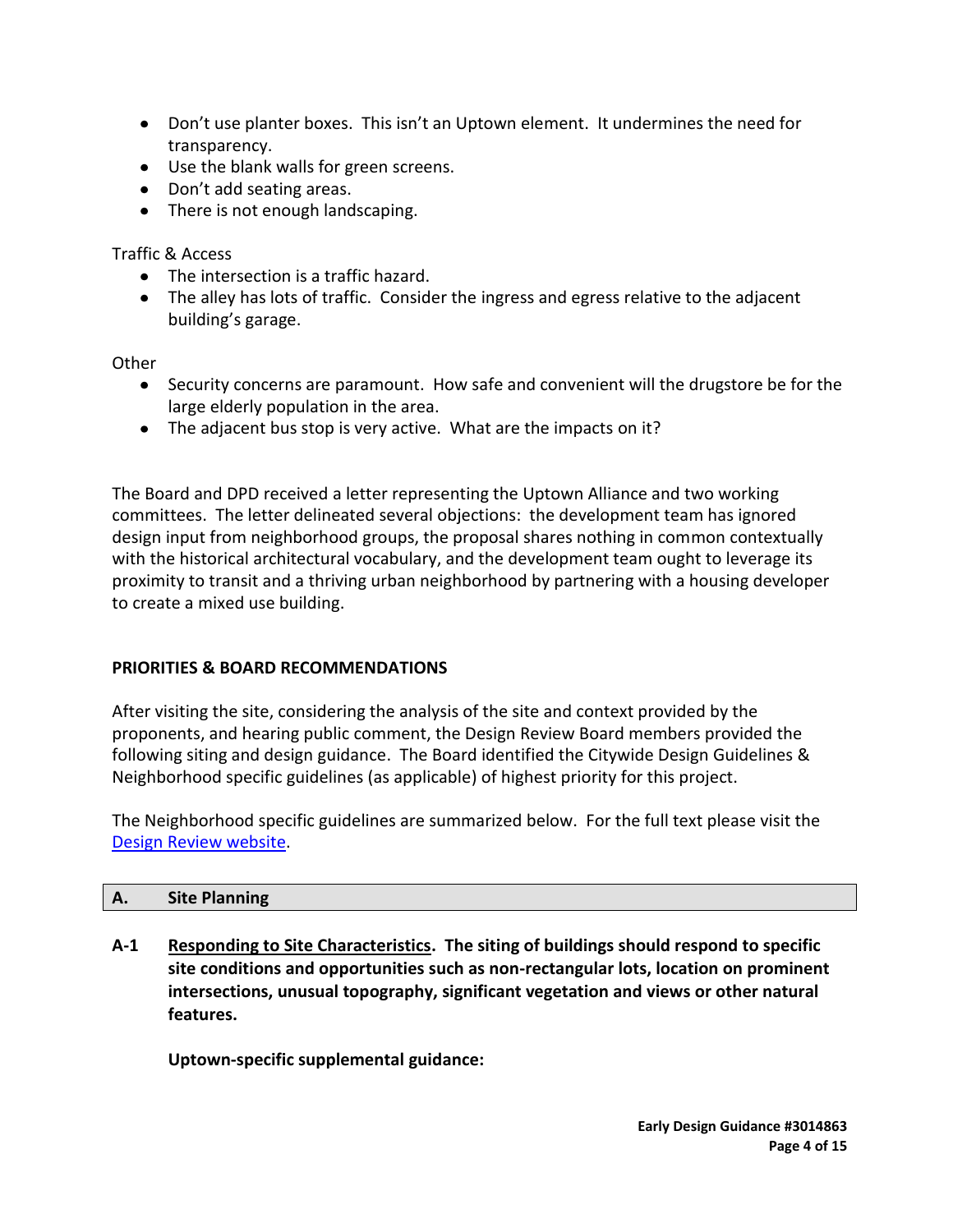**Throughout Uptown new developments should, to the extent possible, be sited to further contribute to the neighborhood's pedestrian character.**

**Uptown Urban and Heart of Uptown character areas encourage outdoor dining areas utilizing sidewalks and areas adjacent to sidewalks. Outdoor dining is especially encouraged for sites on block faces with southern exposure.**

The Board drew attention to several site characteristics in which the applicant needs to respond to in a more positive and lucid way: the bus stop, the gateway noted in the Uptown neighborhood guidelines, and the slope on Mercer St. The applicants should coordinate with King County Metro and SDOT to create opportunities to integrate the building and the bus stop. (Staff note: At the Prescott mixed use development on Stone Way N. &  $40^{th}$  St, a canopy projects further into the right of way than others in order to shelter waiting transit riders. The creative seating solution encourages a sense of community for the waiting transit riders.) Acknowledge the Mercer St. slope by placing amenities and landscaping in areas along the street in which meeting transparency is a challenge. See gateway discussion in A-2.

# **A-2 Streetscape Compatibility. The siting of buildings should acknowledge and reinforce the existing desirable spatial characteristics of the right-of-way.**

**Uptown-specific supplemental guidance:**

**Throughout Uptown developments that respond outward to the public realm are preferred.**

- **Site outdoor spaces in accordance with the location and scale of adjacent streets, buildings, and uses.**
- **Locate plazas intended for public use at or near grade to promote both a physical and visual connection to the street.**
- **Define outdoor spaces through a combination of building and landscaping, and discourage oversized spaces that lack containment.**

**Throughout Uptown site identity features such as art, signage or major public open space at gateway locations as identified on the map. Seek opportunities for welcoming signage that is specific to the Uptown Urban Center at gateway locations. Architecture should also reinforce gateway locations.**

**Within the Uptown Park character area, streetscape improvements should include where feasible a consistent park-like landscaped strip in the planting strip, as consistent with the historic pattern in the area.**

**In the Uptown Urban and Heart of Uptown character areas, encourage streetscapes that respond to unique conditions created by Seattle Center.**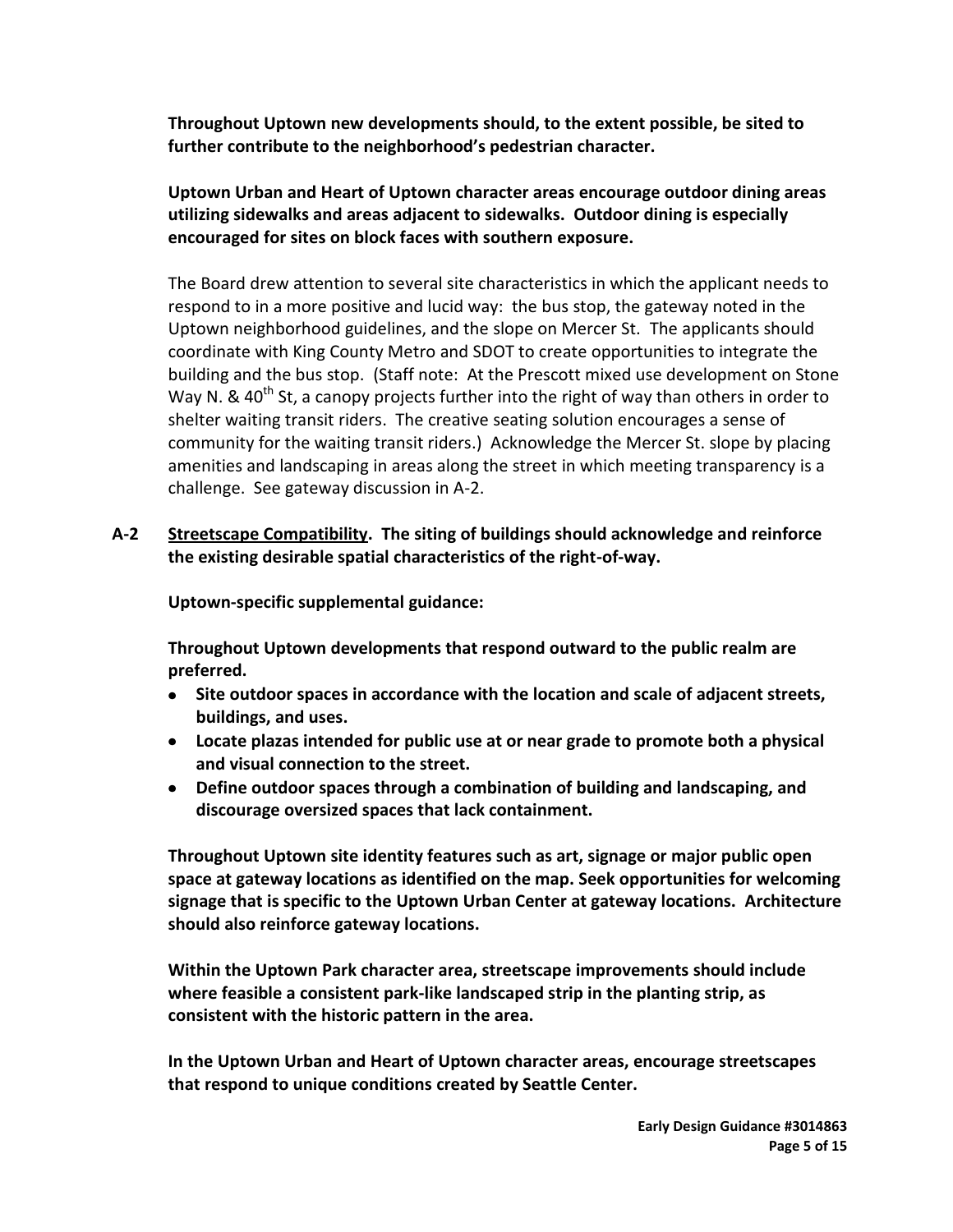**In the Heart of Uptown character area new development should provide when possible: a widened sidewalk through additional building setback at street level; or retail façade design with panels, sliding doors or other features that allow generous openings to the street.**

# **In the Uptown Park character area, when retail and offices are located within the neighborhood, they should be designed to acknowledge and blend with the predominantly residential environment.**

The Uptown neighborhood guidelines designate the intersection of Queen Anne Ave and Mercer St. as a gateway location. The site also lies within the "Heart of Uptown" character area. A chamfered corner may represent a valid response to the gateway location. However, the use of corporate imagery such as the curved, lattice-like cornice should not substitute for a corner design that fits the larger Uptown urban context. None of the three treatments of the corner presented at the initial review met the expectations described in the Uptown guidelines or by the Board.

# **A-3 Entrances Visible from the Street. Entries should be clearly identifiable and visible from the street.**

**Uptown-specific supplemental guidance:**

**Throughout Uptown, major entrances to developments should be prominent. The use of distinctive designs with historical references is strongly encouraged. Design, detailing, materials and landscaping may all be employed to this end. Building addresses and names (if applicable) should be located at entrances, tastefully crafted.**

Provide more than one entry into the building. Explore locations other than the corner.

# **A-4 Human Activity. New development should be sited and designed to encourage human activity on the street.**

**Uptown-specific supplemental guidance:**

**A top priority within the Heart of Uptown character area is to promote active, customer-oriented retail storefronts at street level.**

**Major retail spaces are encouraged on streets designated Large Scale Commercial Corridor as shown on the map.**

**Throughout Uptown encourage outdoor dining.**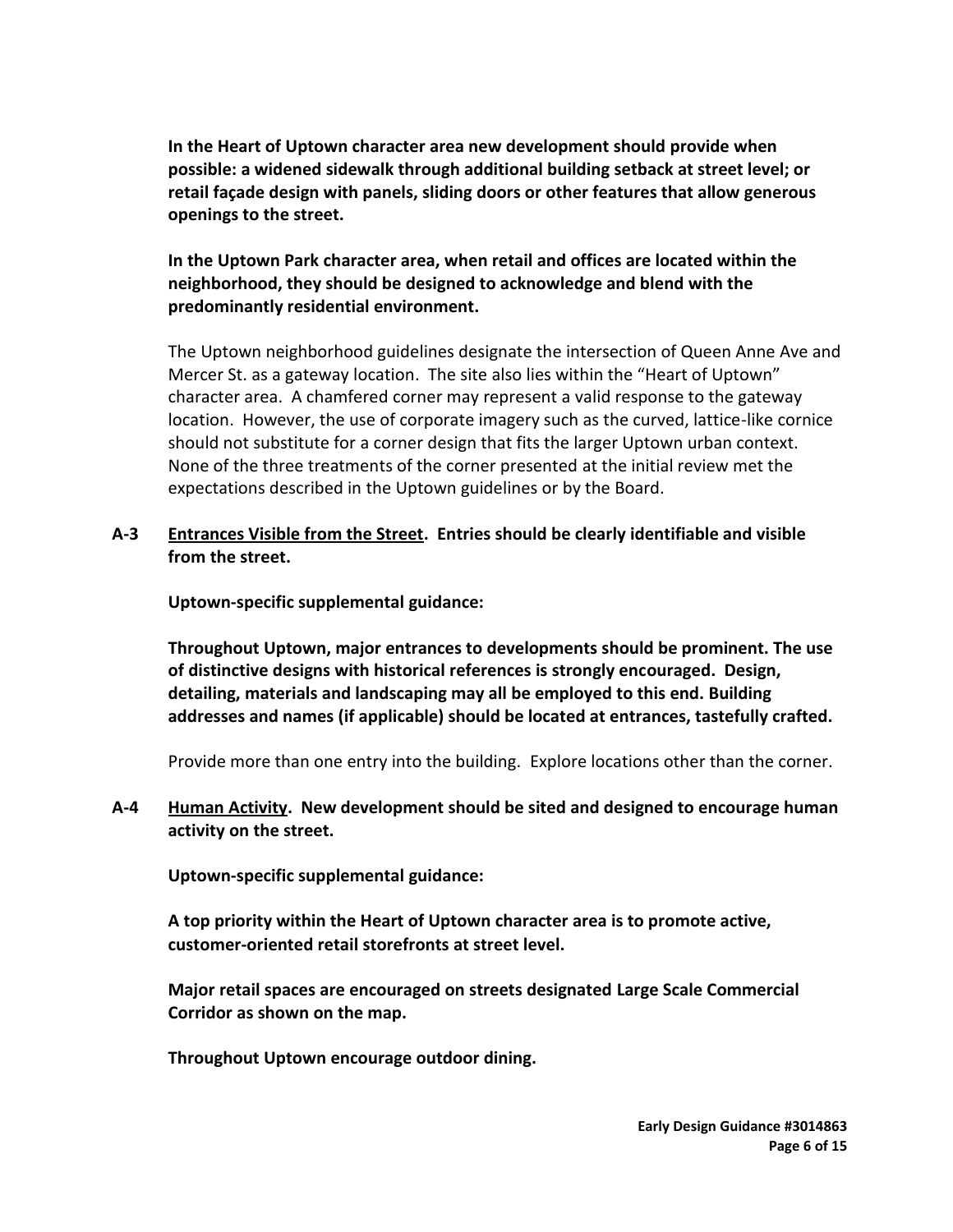Respecting the pedestrian character of the Uptown district is paramount. Imbue the storefronts with a fine grain scale and ensure that the streetscapes contribute to the pleasurable qualities of a cohesive, walkable community.

**A-5 Respect for Adjacent Sites. Buildings should respect adjacent properties by being located on their sites to minimize disruption of the privacy and outdoor activities of residents in adjacent buildings.**

See the discussion of the alley façade and the garage entrance in the guidance for D-8.

**A-8 Parking and Vehicle Access. Siting should minimize the impact of automobile parking and driveways on the pedestrian environment, adjacent properties, and pedestrian safety.**

**Uptown-specific supplemental guidance:**

**Throughout Uptown the preferred location for surface parking lots is in the rear of the building or away from or otherwise screened from the street and sidewalk.**

### **Preferred Alley Access**

**Access to new development is preferred via alleyways, if feasible. Throughout Uptown encourage all parking for residential uses to be located below grade.**

**A-10 Corner Lots. Building on corner lots should be oriented to the corner and public street fronts. Parking and automobile access should be located away from corners.**

**Uptown-specific supplemental guidance:**

### **Corner Lots in Uptown**

**Generally, buildings within Uptown should meet the corner and not be set back. Building designs and treatments as well as any open space areas should address the corner and promote activity. Corner entrances are strongly encouraged, where feasible.**

Consider the eminence of the corner, recognized as a neighborhood gateway in the Uptown guidelines, as an opportunity to anchor the development site and to create a presence compatible with its context. A monumental or elaborate corner treatment would not likely meet the intention of the guidelines. See complementary A-2 guidance.

#### **B. Height, Bulk and Scale**

**Early Design Guidance #3014863 Page 7 of 15 B-1 Height, Bulk, and Scale Compatibility. Projects should be compatible with the scale of development anticipated by the applicable Land Use Policies for the surrounding area**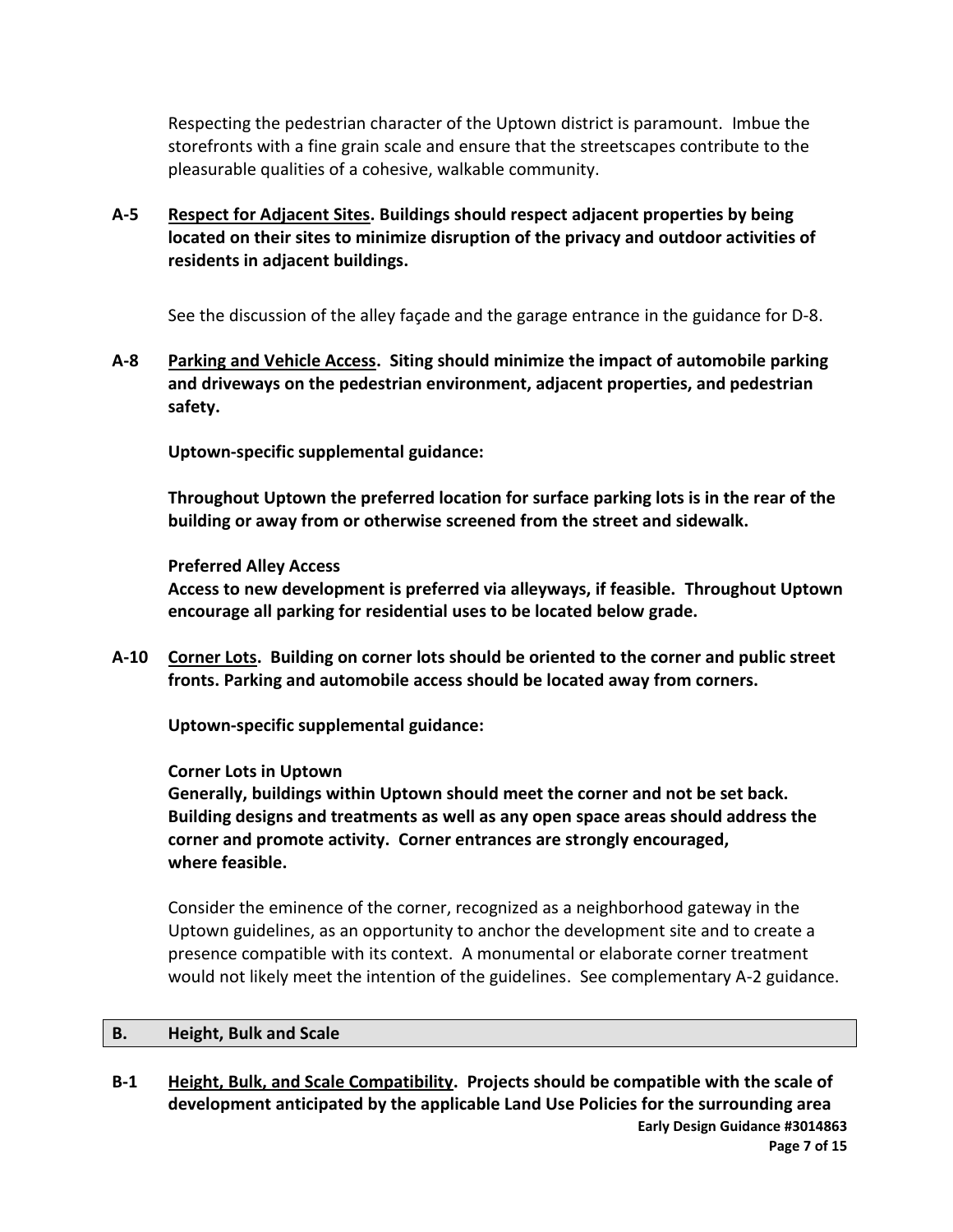**and should be sited and designed to provide a sensitive transition to near-by, less intensive zones. Projects on zone edges should be developed in a manner that creates a step in perceived height, bulk, and scale between anticipated development potential of the adjacent zones.**

**Uptown-specific supplemental guidance:**

**Throughout Uptown, a departure would be supported for 3' of additional height for projects that step back the top floor of the structure a minimum of 6' from the street.**

**In the Heart of Uptown character area, break facades into smaller massing units.**

**In the Uptown Urban character area larger massing units and less modulation are appropriate, provided they are carefully designed, with quality materials.**

Although a taller, mixed-use building would likely be enthusiastically welcomed at this significant corner, the Board requested to see a greater variety of massing concepts. The structure, for example, could be taller on the Queen Anne Ave side and step down, reflecting the grade change, as it approaches the alley. This terracing could also provide a garden or green space visually accessible to the public.

#### **C. Architectural Elements and Materials**

**C-1 Architectural Context. New buildings proposed for existing neighborhoods with a welldefined and desirable character should be compatible with or complement the architectural character and siting pattern of neighboring buildings.**

**Uptown-specific supplemental guidance:**

**In the Uptown Park character area, extensive landscaping, the use of brick and inlaid tile as building materials and designs with an appearance of substance and quality are recommended to promote Uptown Park's desired character.**

**The Uptown Park character area emphasizes the notion of historic continuity—the relationship of built structures over time.**

**The Uptown Park and Heart of Uptown character districts prefer an architecture that emphasizes human scale and quality, detailing and materials, and that remains compatible with the existing community.**

#### **Supplemental Guidance Scope**

**The Uptown Urban character area embraces high quality urban infill and responds to special relationships with nearby civic institutions.**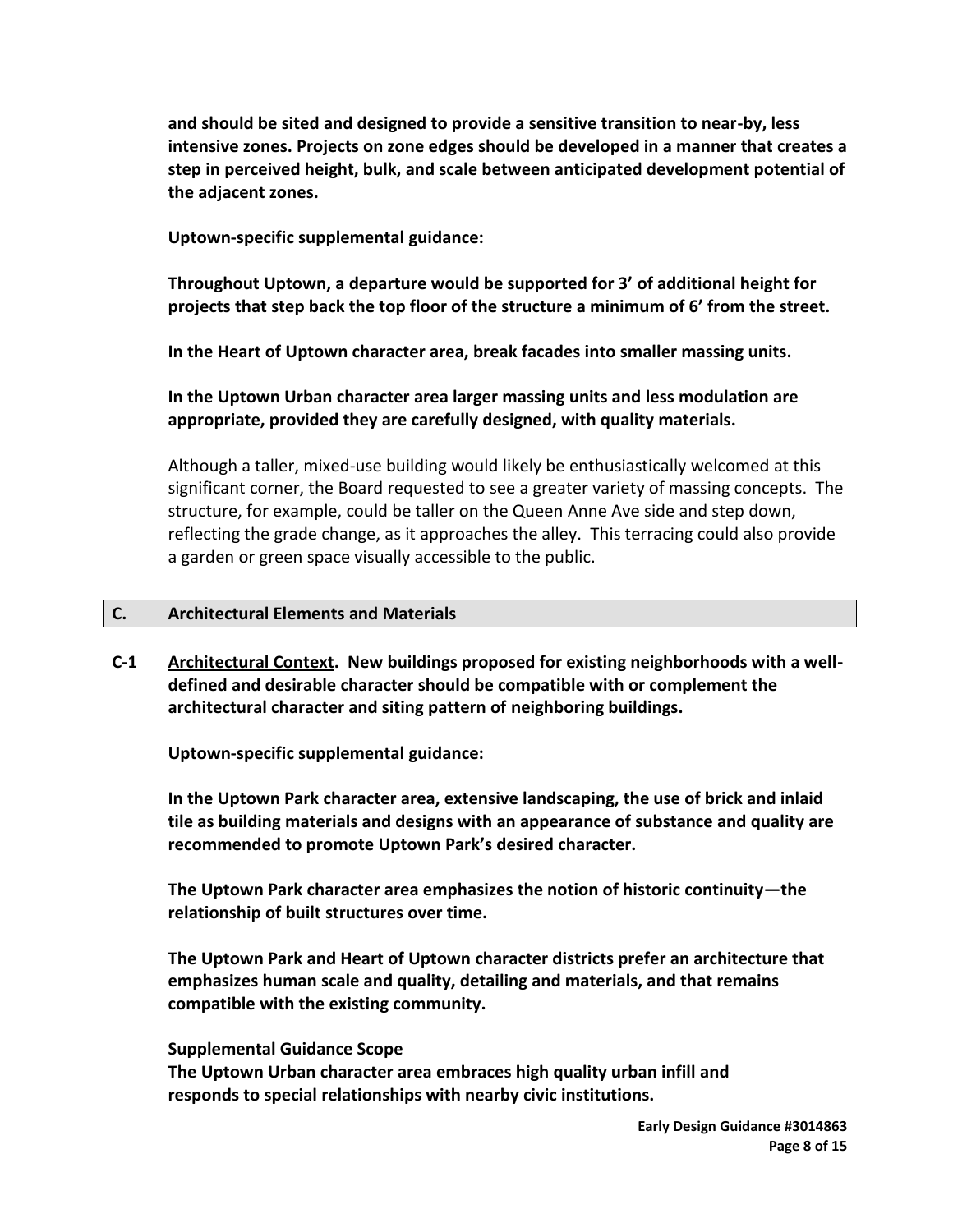The drawings, beginning with a lack of a good survey, did not accurately convey the site conditions. As the guideline above states, the Heart of Uptown character district prefers an architecture that emphasizes human scale and quality, and detailing and materials compatible with the existing context. The next design iteration must reflect the intimacy and fine-grain texture of the surrounding urban setting.

**C-2 Architectural Concept and Consistency. Building design elements, details and massing should create a well-proportioned and unified building form and exhibit an overall architectural concept. Buildings should exhibit form and features identifying the functions within the building. In general, the roofline or top of the structure should be clearly distinguished from its facade walls.**

**Uptown-specific supplemental guidance:**

**Throughout Uptown buildings and landscaping should strive to create projects with an overall neat and cohesive appearance.**

See Board guidance for A-2, A-4, A-10, B-1, C-3 and C-4.

**C-3 Human Scale. The design of new buildings should incorporate architectural features, elements, and details to achieve a good human scale.** 

**Uptown-specific supplemental guidance:**

**Throughout Uptown human-scaled architecture is strongly preferred. Proportion should be provided by such components as the detail of windows, doorways, and entries. Appropriate scale and proportion may also be influenced by the selection of building materials.**

**Architectural designs that create an impression of reduced size consistent with a pedestrian-oriented environment should be encouraged, especially in the Uptown Park and Heart of Uptown character areas.**

**Throughout Uptown size signs, exterior light fixtures, canopies and awnings to the scale of the building and the pedestrian. Signs that add creativity and individual expression to the design of storefronts are encouraged.**

The guideline's emphasis on creating "an impression of reduced size consistent with a pedestrian-oriented environment" should be incorporated into the next design iteration. See Board guidance for C-4.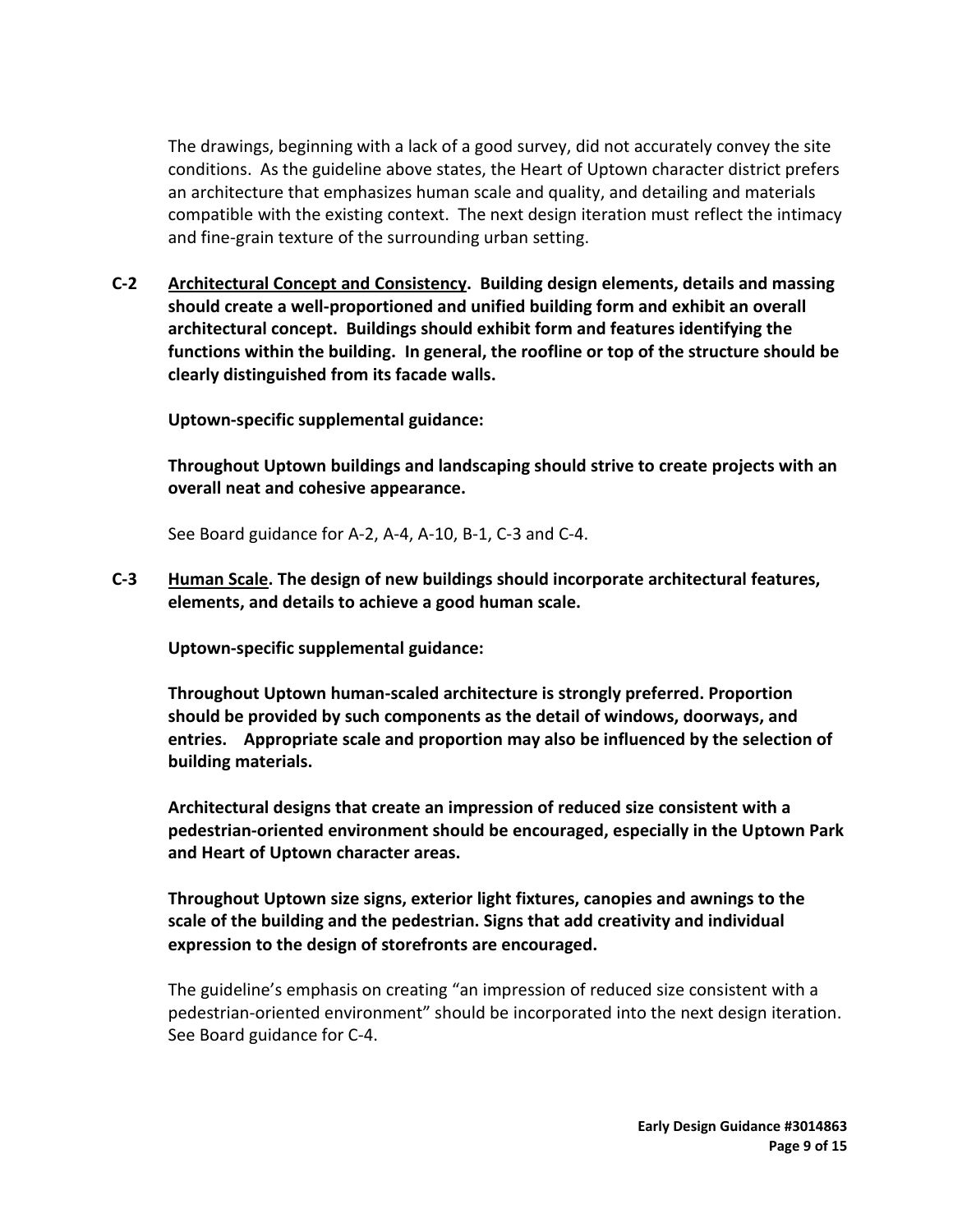**C-4 Exterior Finish Materials. Building exteriors should be constructed of durable and maintainable materials that are attractive even when viewed up close. Materials that have texture, pattern, or lend themselves to a high quality of detailing are encouraged.**

**Uptown-specific supplemental guidance:**

**Within the Uptown Park and Heart of Uptown character areas, the use of historiclooking brick and tile facades are strongly encouraged to create a more consistent, unified, and historic appearance throughout the district.**

**Throughout Uptown, decorative exterior treatments using brick, tile, and/or other interesting exterior finish materials are strongly preferred. Quality exterior finish materials should be incorporated at all levels and on all exterior walls.**

In part, the heavy appearance of the pre-cast concrete detailing of the three design options did not meet the Board's or the Uptown guideline's expectation of a modestly scaled retail building. The detailing and composition of the facades, resembling archetypes for commercial structures in vehicle dominant locations reliant on visibility, are ponderous in a pedestrian area of more intimate storefronts and for the small size of the proposed structure. The bays and horizontal regulating or datum lines rightly create the first layering to achieve scale; however, the heavy cornice, thick piers and banding, and an over dependence on corner iconography imbue the structure with a post-modern sensibility ---a design approach that never found much acceptance in Seattle.

# **C-5 Structured Parking Entrances. The presence and appearance of garage entrances should be minimized so that they do not dominate the street frontage of a building.**

### **D. Pedestrian Environment**

**D-1 Pedestrian Open Spaces and Entrances. Convenient and attractive access to the building's entry should be provided. To ensure comfort and security, paths and entry areas should be sufficiently lighted and entry areas should be protected from the weather. Opportunities for creating lively, pedestrian-oriented open space should be considered.**

**Uptown-specific supplemental guidance:**

**Throughout Uptown entries should be designed to be pedestrian friendly (via position, scale, architectural detailing, and materials) and should be clearly discernible to the pedestrian.**

**Throughout Uptown special attention to the pedestrian experience and street right-ofway should be given along pedestrian corridors as identified on the map**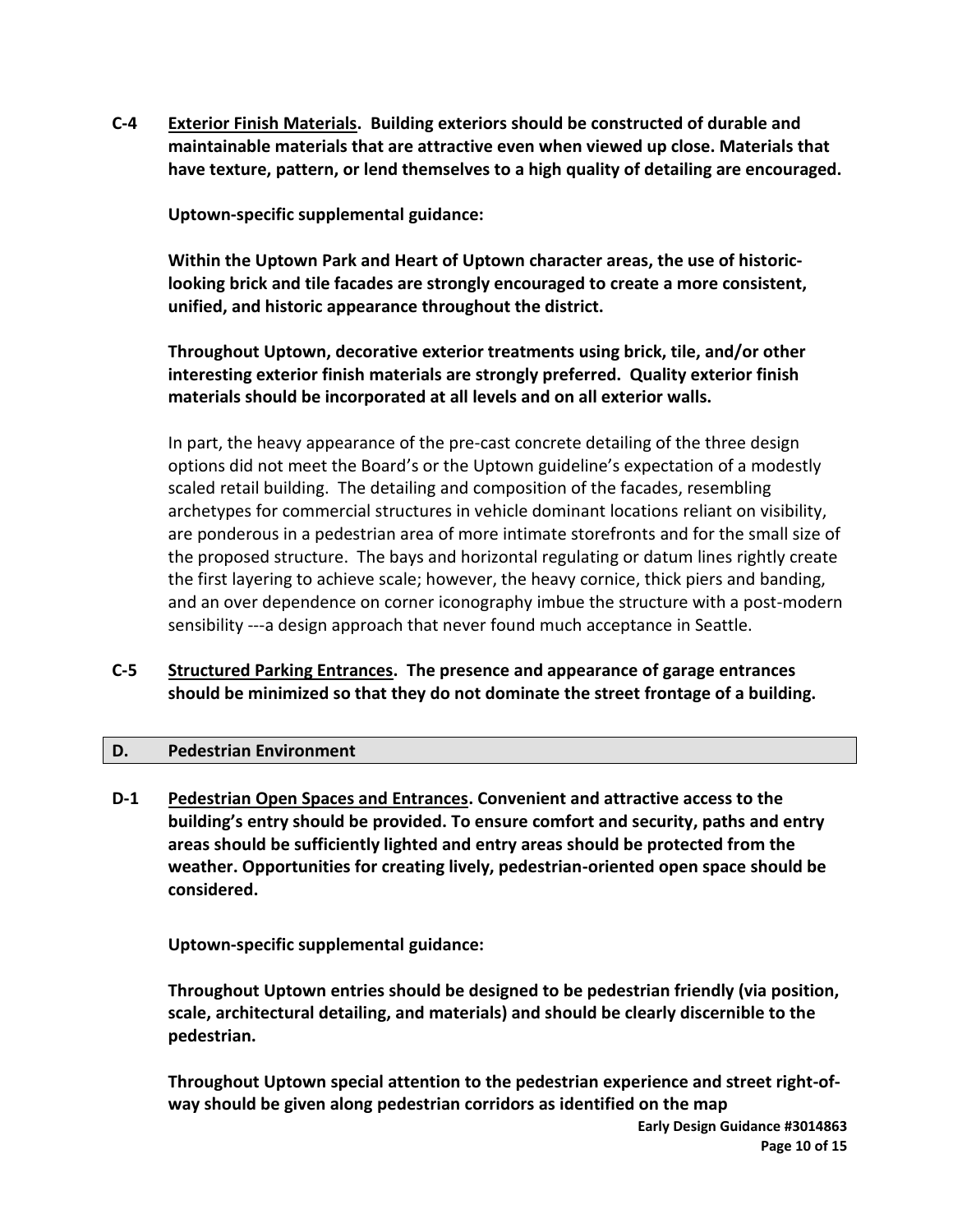**(pg. VI).**

**Throughout Uptown the use of a pedestrian-scaled streetlamp within all character areas is encouraged. In addition, streetscape features such as street clocks and benches are encouraged in Heart of Uptown and Uptown Urban character areas.**

**In the Uptown Urban and Heart of Uptown character areas, encourage Seattle Center campus redevelopment along its boundaries to either open vistas from Uptown into Seattle Center or to provide activation for the street.**

**Including amenities for transit riders in a building's design rather than the traditional use of curbside bus shelters generates a safer and more active street. In the Uptown Urban and Heart of Uptown character areas the elimination of curbside bus shelters is encouraged in retail areas as appropriate.**

The guidelines strongly encourage community-oriented streetscape amenities. Incorporate these features with the rapid ride stop and along the two pedestrian oriented streets. Consider emphasizing the corner gateway with a change of paving and elements that provide a sense of place (e.g. embedding street names in the paving or on the building corners).

**D-2 Blank Walls. Buildings should avoid large blank walls facing the street, especially near sidewalks. Where blank walls are unavoidable they should receive design treatment to increase pedestrian comfort and interest.**

**Uptown-specific supplemental guidance:**

**Within the Uptown Park character area landscaping (e.g., trellised climbing plants and other urban greenery) is the preferred treatment for walls.**

**In the Uptown Urban and Heart of Uptown character areas artwork and decorative surfacing may provide an alternative wall treatment to landscaping in some locations.**

The Board opposed creating any kind of blank wall along the Queen Anne Ave. frontage, a significant pedestrian oriented street.

**D-3 Retaining Walls. Retaining walls near a public sidewalk that extend higher than eye level should be avoided where possible. Where higher retaining walls are unavoidable, they should be designed to reduce their impact on pedestrian comfort and to increase the visual interest along the streetscapes.**

**Uptown-specific supplemental guidance:**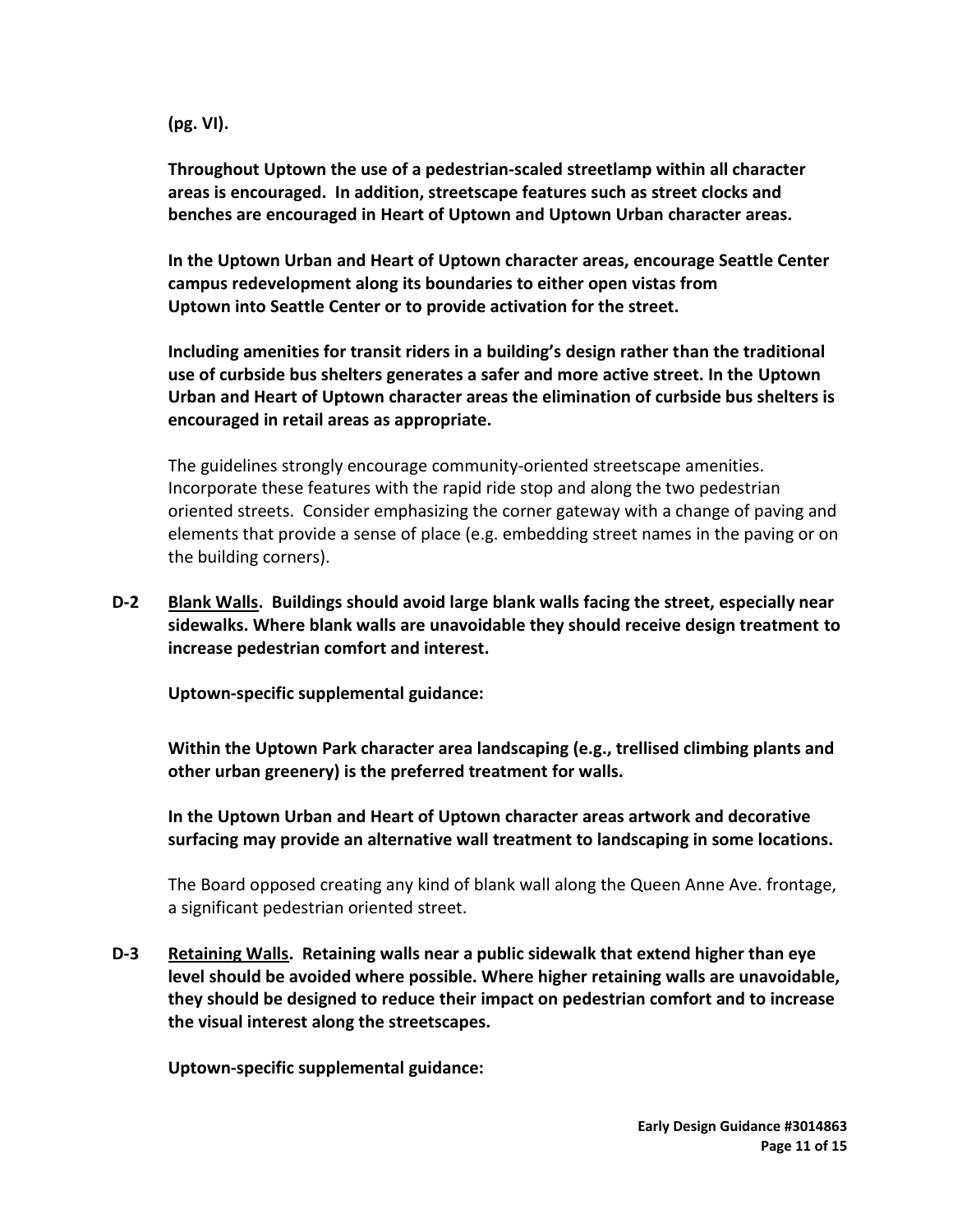**Throughout Uptown retaining walls should be constructed of materials that will provide substantial pattern and texture. Rockery, stone, stacked stone or concrete, or brick are preferred. Poured concrete or other smooth treatments/materials are strongly discouraged, unless treated to provide textural or design interest.**

**D-5 Visual Impacts of Parking Structures. The visibility of all at-grade parking structures or accessory parking garages should be minimized. The parking portion of a structure should be architecturally compatible with the rest of the structure and streetscape. Open parking spaces and carports should be screened from the street and adjacent properties.**

**Uptown-specific supplemental guidance:**

**Throughout Uptown designs that lessen the visibility of parking structures are preferred. Garages and parking structures should, where feasible, incorporate landscaping to reduce their visual impact.**

**Parking structures are discouraged in the Uptown Urban and Heart of Uptown character areas.**

- **D-6 Screening of Dumpsters, Utilities, and Service Areas. Building sites should locate service elements like trash dumpsters, loading docks and mechanical equipment away from the street front where possible. When elements such as dumpsters, utility meters, mechanical units and service areas cannot be located away from the street front, they should be situated and screened from view and should not be located in the pedestrian right-of-way.**
- **D-7 Personal Safety and Security. Project design should consider opportunities for enhancing personal safety and security in the environment under review.**
- **D-8 Treatment of Alleys. The design of alley entrances should enhance the pedestrian street front.**

**Uptown-specific supplemental guidance:**

**Throughout Uptown ensure alleys are designed to be clean, maintained spaces. Recessed areas for recyclables and disposables should be provided.**

**In Heart of Uptown and Uptown Urban character areas encourage alleys to be activated with subordinate retail spaces at the mouth of the alley. Encourage retail to "turn the corner" at alley entrances.**

**Early Design Guidance #3014863 Page 12 of 15** Garage access appears too close to the intersection of the alley and Mercer St. A transportation expert should study the proximity of the garage door both to the alley and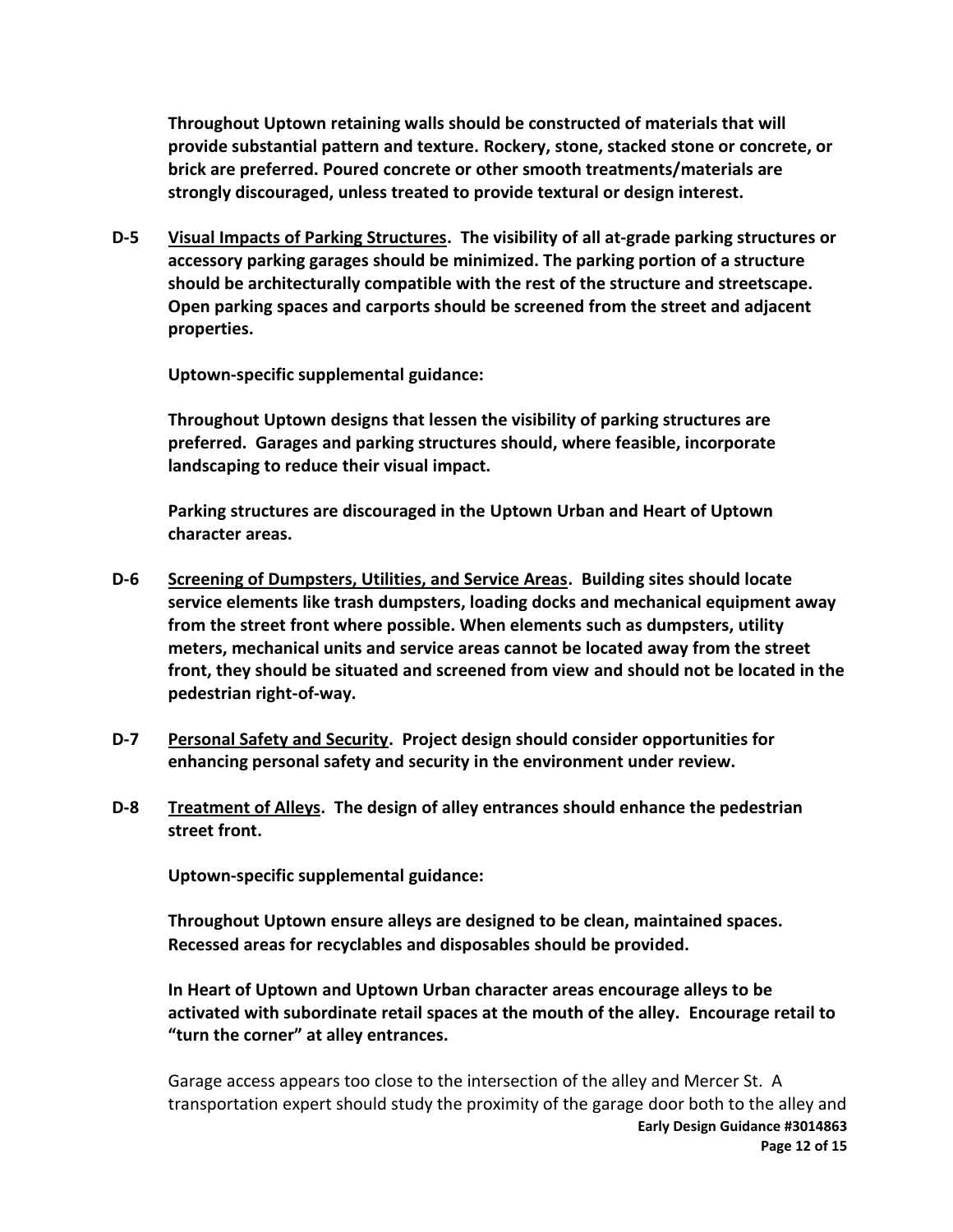to the Tribeca garage access across the alley and their impacts on one another. Ensure vehicular and pedestrian safety.

The Board questioned the blank wall facing the alley. If the mezzanine, housing offices and storage, extends along the alley then the insertion of windows offers suitable relief and a means of daylight for the offices.

**D-9 Commercial Signage. Signs should add interest to the street front environment and should be appropriate for the scale and character desired in the area.**

**Uptown-specific supplemental guidance:**

**Throughout Uptown tasteful signs designed for pedestrians (as opposed to passing vehicles) are preferred. Backlit signs, animated reader boards and similar signs are discouraged. Blade signs, wall-mounted signs, signs below awnings, and similar signs are preferred.**

Present a signage concept plan detailing the size and location of the tenant's signage at the Recommendation meeting.

**D-10 Commercial Lighting. Appropriate levels of lighting should be provided in order to promote visual interest and a sense of security for people in commercial districts during evening hours. Lighting may be provided by incorporation into the building façade, the underside of overhead weather protection, on and around street furniture, in merchandising display windows, in landscaped areas, and/or on signage.**

**Uptown-specific supplemental guidance:**

**Uptown accommodates shopping and eating experiences during the dark hours of the Northwest's late fall, winter, and early spring. Pedestrian area lighting is an important feature of each block in the Uptown Urban character area, and the Heart of Uptown character area.**

**D-11 Commercial Transparency. Commercial storefronts should be transparent, allowing for a direct visual connection between pedestrians on the sidewalk and the activities occurring on the interior of a building. Blank walls should be avoided.**

Lack of transparency on Queen Anne, such as the blank wall shown on the southern most bay and "graphic screens" to obscure shelving, will not likely receive Board endorsement. Glazing should be located closer to the principal vertical plane (remove the planters) although some depth between the window and the façade is welcome.

On Mercer St., the incline in the grade creates a condition in which the floor no longer remains at grade. "Graphic screens" would not be acceptable here but a small,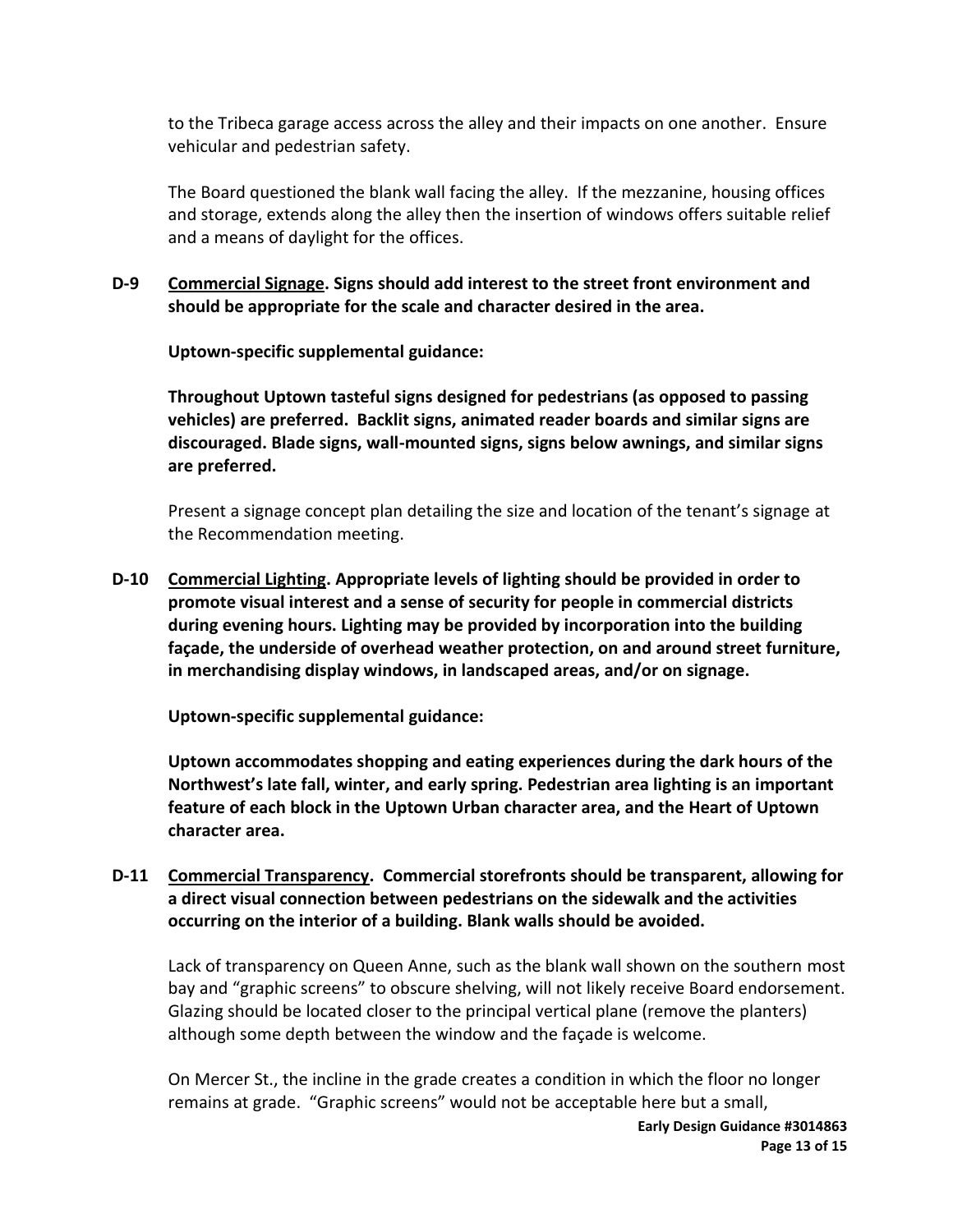landscape area providing community amenities in keeping with the pedestrian character of Uptown would begin to ameliorate concerns about the lack of transparency.

#### **E. Landscaping**

**E-1 Landscaping to Reinforce Design Continuity with Adjacent Sites. Where possible, and where there is not another overriding concern, landscaping should reinforce the character of neighboring properties and abutting streetscape.**

**Uptown-specific supplemental guidance:**

**Within the Uptown Park character area, streetscape improvements should include a consistent landscaped planting strip between the sidewalk and the street as consistent with the historic pattern in the area.** 

**Throughout Uptown, streetscape landscaping as per guidelines A-2 and D-1 is encouraged.**

**E-2 Landscaping to Enhance the Building and/or Site. Landscaping, including living plant material, special pavements, trellises, screen walls, planters, site furniture, and similar features should be appropriately incorporated into the design to enhance the project.**

**Uptown-specific supplemental guidance:**

**Throughout Uptown, but especially within the Uptown Park character area, landscaping should be substantial and include a variety of textures and colors, to the extent possible. Landscaping should be used to enhance each site, including buildings, setbacks, entrances, open space areas, and to screen parking and other less visually attractive areas. Encourage planted containers at building entries.**

Partially blanketing an inaccessible roof with a non-visible green plantings received an unenthusiastic reception. The Board prefers an urban building set close to the street. This does not preclude, however, finding ways of landscaping the building and the rights of ways. As one member stated, "respond to the spirit of the green factor not to its calculation." Meeting the green factor regulations requires creativity and ingenuity for this specific project.

**E-3 Landscape Design to Address Special Site Conditions. The landscape design should take advantage of special on-site conditions such as high-bank front yards, steep slopes, view corridors, or existing significant trees and off-site conditions such as greenbelts, ravines, natural areas, and boulevards.**